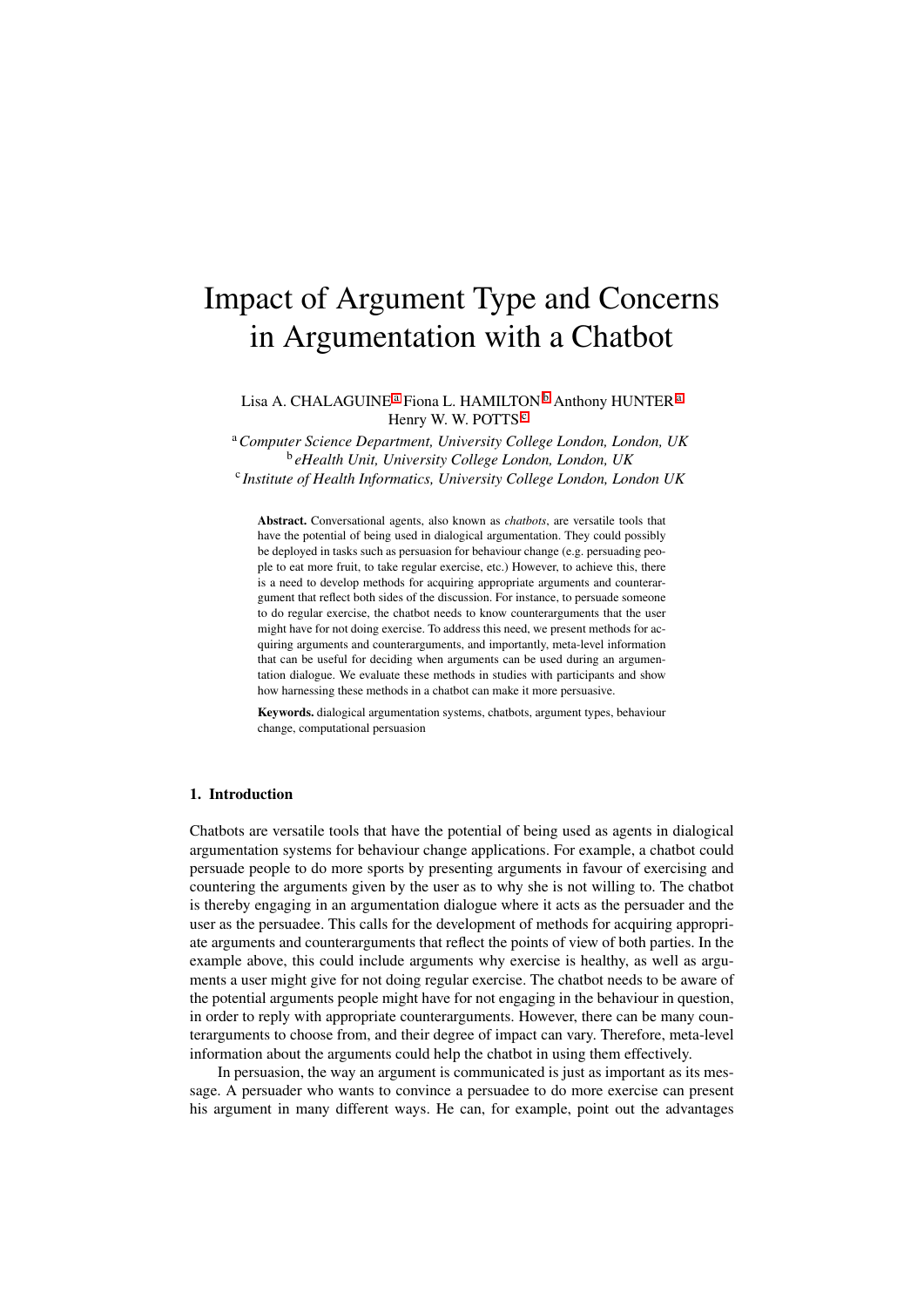of regular exercise: *"Regular exercise will strengthen your bones, muscles, and joints"*. However, he could also phrase it in a negative way: *"Lack of regular exercise leads to weakening of your bones, muscles, and joints"*. This notion of *framing* is well studied in psychology and health care  $[16,17,22,15]$ . Other persuasion techniques such as referral to authority and social proof  $\sqrt{8}$  have also been used in psychology. We refer to the style of persuasion used in an argument, as argument *type*.

We want to investigate some common argument types used in persuasive dialogues in the behaviour change domain. Despite the extensive psychology literature on the topic of message framing and persuasion techniques, the notion of argument type is underdeveloped in the computational argumentation field. Walton's *argumentation schemes* [24] could be viewed as a non-exhaustive summary of argument types. However, that leaves some important types for behaviour change unconsidered. Also, to the best of our knowledge, no empirical studies with participants were undertaken to test the effectiveness of argument types in persuasion.

Furthermore, we want to investigate how *concerns* of the persuadee impact the effectiveness of arguments in persuasion dialogues. The results in  $\boxed{12}$  show that taking persuadee's concerns into account improves the persuasiveness of a dialogue. The persuader might present a valid argument the persuadee does not disagree with (e.g. that regular exercise is good for her health), but which has no impact on the persuadee because she is not concerned with her health at that moment. However, she might be very concerned with her academic performance. The argument *"Regular exercise not only help your physical health, but it will help you study better"* might, therefore, have a bigger impact on the persuadee because it addresses her concern.

In this paper we investigate different *types* of counterarguments and their preference with the persuadee based on the persuadees *concerns*. We propose a method for crowdsourcing arguments and counterarguments and assess a typology of counterarguments and concern assignments to be used by a chatbot. We use meat consumption as a case study. To verify our approach, we developed a strategic chatbot that takes the concern of the user into account and during an argumentation dialogue with the user, presents only those types of counterarguments that address his or her concern. For comparison purposes, we also developed a baseline chatbot that does not address the user's concerns. Our results show that the strategic chatbot outperforms the baseline one, and has a more significant impact on the user's intention to reduce their meat consumption in the future.

This research builds upon our previous work [6] in which we explored *argument harvesting*, i.e. methods for acquiring arguments with the help of a chatbot. Our results showed that a chatbot with no or limited domain-specific knowledge can acquire meaningful arguments. That was achieved through the use of a particular query system, thus making the chatbot act only as an inquirer. In contrast, in this paper, the chatbot can engage in a fully fledged argumentation dialogue with the user and thus act as a persuader.

The rest of the paper is structured as follows: Section 2 gives some background theory on the notions of *concerns* and *appeal*, different types of counterarguments, and presents the ones we are investigating in this paper; Section 3 presents the aim of the paper and the hypotheses; Section 4 describes the argument and counterargument acquisition process; Section 5 describes the experiments that were conducted with the acquired data, namely the evaluation of the counterargument types and the chatbot that was used for the persuasion dialogue; and in Section 6 we discuss and conclude our findings.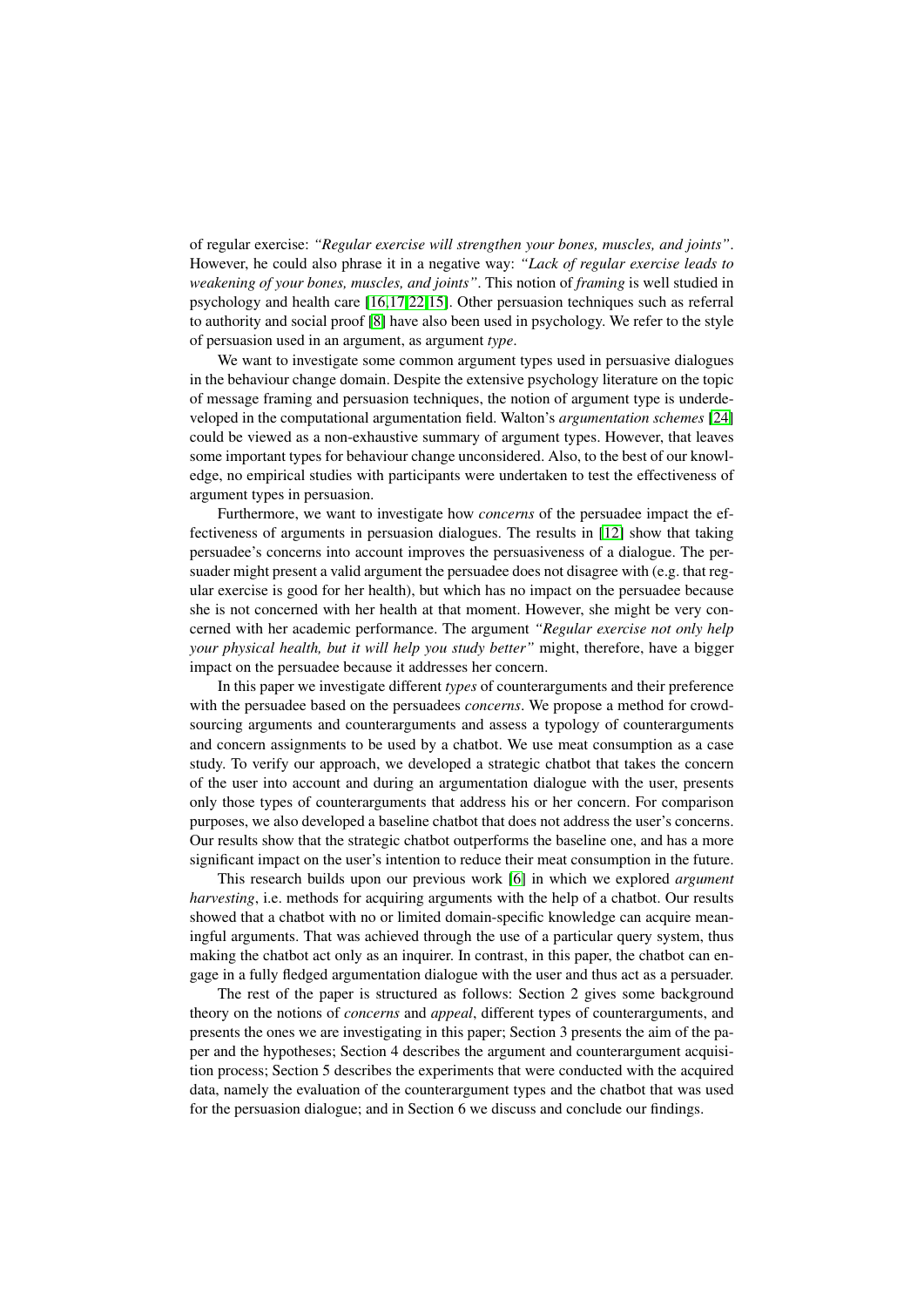# 2. Conceptualising Argumentation

Arguments: In our study we chose the topic *meat consumption* and were interested in different argument types in favour of reducing meat consumption which we could present to meat eaters as counterarguments to their arguments in favour of eating meat. It is important to point out that we acquired our arguments by crowdsourcing. We opted for this method because there exists no central repository of all possible counterarguments on a certain topic. Depending on the topic, there might be information available and possibly even a summary of arguments in the professional literature, e.g. why reducing meat consumption is good for you and/or the planet. However, what might convince a professional, might not necessarily convince the average meat eater. In addition, crowdsourcing offers a fast and efficient way to gather a large number of diverse arguments without introducing the researcher's bias into the selection of arguments if gathering them by hand. It should be noted that the same could be done for any other topic.

Argument Types: A persuader who wants to convince a persuadee to do more exercise can present his argument in many different ways. We refer to the style of persuasion used in an argument, as argument *type*. We investigate six argument types in total. The most common type of counterargument used in the computational argumentation literature is the *negation* of an argument. We, therefore, included a type which we call *direct counter-*

| <b>Argument Type</b>                                                                                                                                                                    | <b>Definition</b>                                                                                                                                     | <b>Example</b>                                                                                                                                               |
|-----------------------------------------------------------------------------------------------------------------------------------------------------------------------------------------|-------------------------------------------------------------------------------------------------------------------------------------------------------|--------------------------------------------------------------------------------------------------------------------------------------------------------------|
| Direct Counter-<br>argument                                                                                                                                                             | This argument is counterargument<br>that directly negates a previously<br>given argument by referring to it.                                          | A raw, unprepared chunk of meat<br>doesn't taste good. It's about the<br>way of preparation and seasoning.                                                   |
| This argument gives a suggestion<br>that may implicitly refer to a previously<br>Suggestion-based<br>given argument and suggests how to<br>Argument<br>change the behaviour in question |                                                                                                                                                       | You could introduce one day a<br>week where you don't eat meat<br>and try different substitutes<br>instead. Overtime you can increase<br>the number of days. |
| Positive Personal<br>Consequence                                                                                                                                                        | This argument gives a negative<br>consequence for the persuadee<br>personally, if he or she continues<br>the behaviour in question.                   | Eating less meat will decrease your<br>cholesterol level which will ultimately<br>lower your risk of stroke and heart<br>disease.                            |
| Positive Impersonal<br>Consequence                                                                                                                                                      | This argument gives a positive<br>consequence for someone/something<br>apart from the persuadee, if he or she<br>continues the behaviour in question. | Eating less meat will lead to the<br>reduction of the water foot print<br>on the earth.                                                                      |
| <b>Negative Personal</b><br>Consequence                                                                                                                                                 | This argument gives a negative<br>consequence for the persuadee<br>personally, if he or she continues<br>the behaviour in question.                   | Most processed meats are loaded<br>with artificial chemicals, including<br>flavourants, colourants and<br>preservatives that might be bad<br>for your body.  |
| Negative Impersonal<br>Consequence                                                                                                                                                      | This argument gives a negative<br>consequence for someone/something<br>apart from the persuadee, if he or she<br>continues the behaviour in question. | Much land is needed to raise<br>cattle for which forests have<br>to be cut down, therefore causing<br>deforestation.                                         |

Table 1. Definitions of six investigated argument types with examples. The argument countered in the examples is *"I eat meat because it tastes good."*.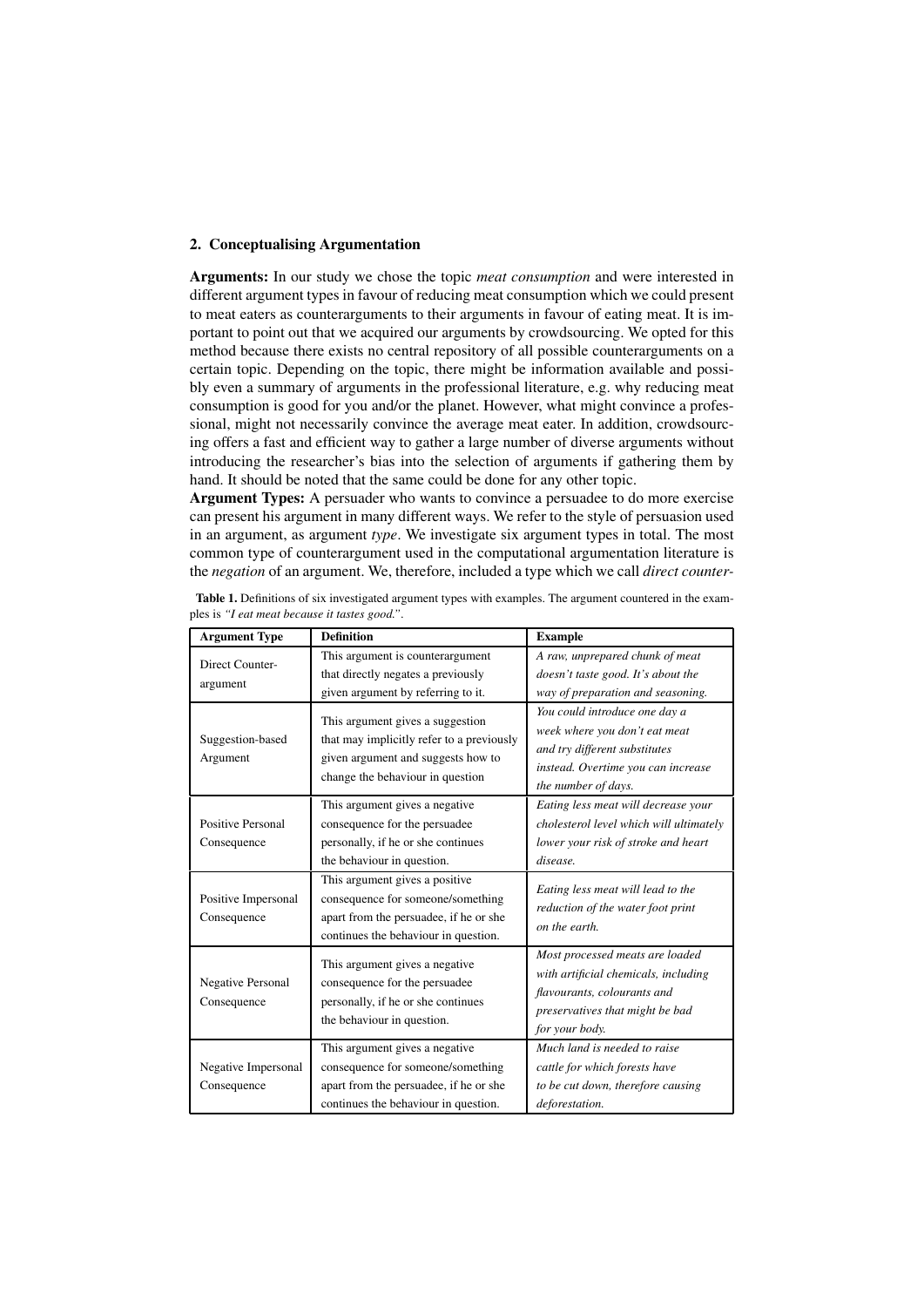*argument* which negates the given argument. In our previous study  $\overline{6}$ , when people were asked to provide a counterargument to their given argument, people mostly gave arguments in the form of suggestions. Suggestions are often enthymemes and do not explicitly negate the argument. They, however, imply that changing the behaviour is advantageous (therefore attacking the argument) and provide a solution on how to achieve that. For this reason, we include suggestions, or *suggestion based arguments* in our argument types assessment.

As mentioned above, arguments can be framed in a positive or negative way, either referring to a gain or a loss (i.e. positive or negative consequence for the persuadee). We, therefore, included *positive* and *negative consequences* into our list of argument types we want to explore. Further, a certain behaviour often has consequences not just for the person engaging in that behaviour but on others as well, which we call *personal* and *impersonal* consequences respectively. Smoking, for example, is not just bad for the smoker but also imposes a burden on the health care system if the smoker potentially becomes sick due to his behaviour. This way, we end up with six argument types we want to investigate. We give the definition and an example for each type in Table1.

Concerns: Arguments can raise or address various concerns of the persuadee that need to be accounted for. A persuader might present a perfectly valid argument, e.g. *"Meat consumption has a negative impact on the environment as it causes deforestation as huge tracts of rain forest are burned for pasture"*. The persuadee might not even disagree with this argument, however, if she is not concerned about the environment, this argument may have no impact on her intention to change her behaviour. If, however, the persuadee is concerned about her health, then the argument *"Some meats are high in saturated fat. Eating a lot of saturated fat can raise cholesterol levels, which raises your risk of heart disease"* is more likely to change her intention to consume less meat. Whilst this is a simple and intuitive idea, there is a lack of a general framework for using concerns in making strategic choices of move in the way suggested by the above example [12]. A similar notion to concerns are *values*. In value-based argumentation [3], values are assigned to an argument when constructing argument graphs. They provide an explanation as to why it is not always possible to persuade others to accept an opinion simply by demonstrating facts and proofs. It may be that a particular individual will accept the facts of a decision but will reject the conclusion to act upon it because it does not support the values he or she holds  $\boxed{2}$ . In value-based argumentation frameworks (VAFs), values are used for ignoring attacks by counterarguments where the value of the attacking argument is lower ranked than the attacked one. Thus, the role of values in VAFs is different from the role of concerns as suggested in the example above where the persuader chooses the argument of greater concern to the persuadee [12].

From preliminary investigation which involved researching the most common arguments against meat consumption on the internet, we discovered that most arguments revolve around two major *concerns*: *Health* and *Environment*. Note, we can view the health concern as a *personal* concern (i.e. something that directly relates to the individual), and we can view the environment concern as an *impersonal* concern (i.e. something that does not directly relate to the individual).

Appeal: In this study we are interested in the appeal of the argument *type*, not the argument itself. As pointed out by  $[18]$  an appealing argument might not necessarily be a convincing one. The argument that education should be free might be very appealing, but at the same time, we can acknowledge that universities need resources to function and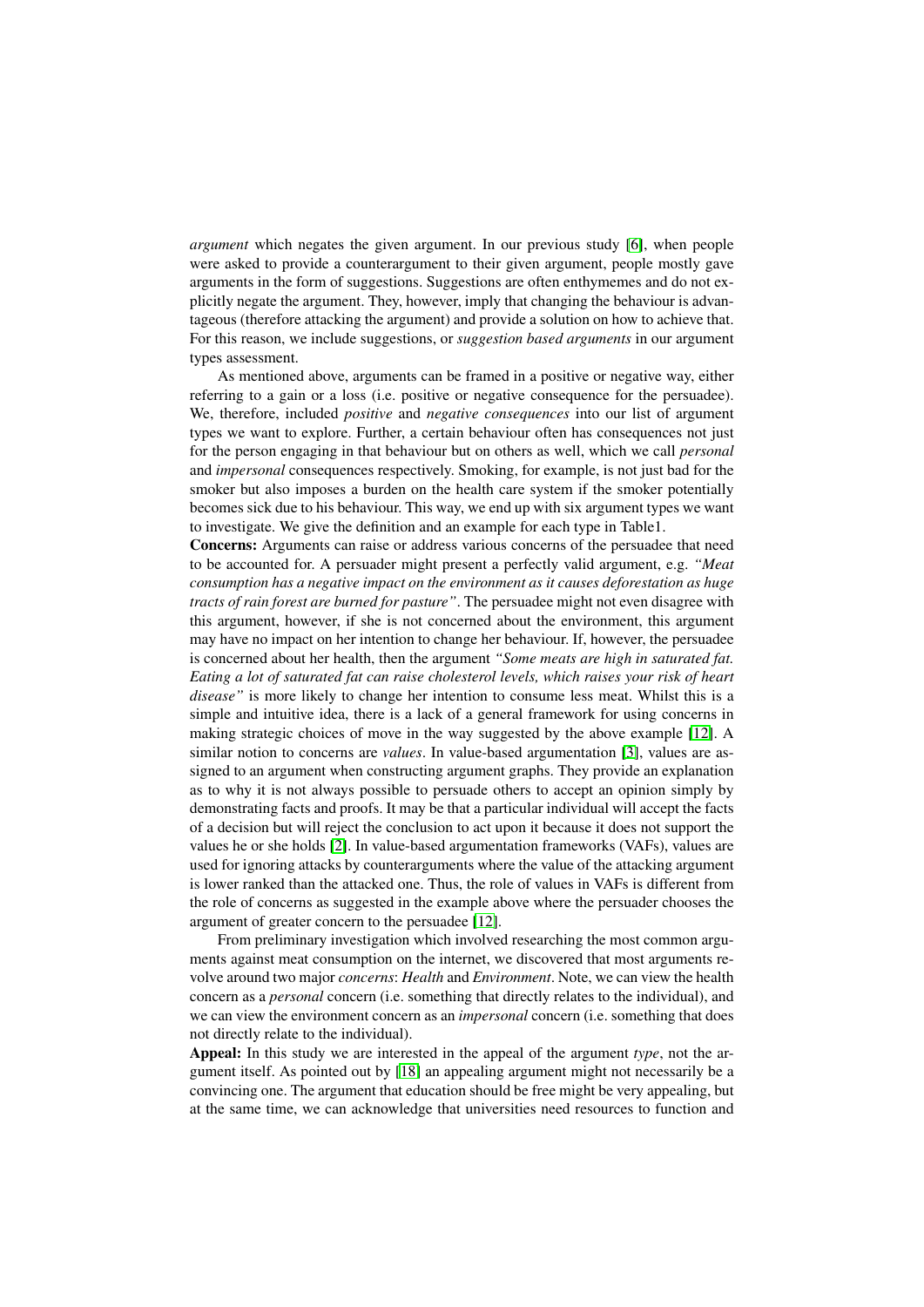therefore not be very convincing. The same is true for the contrary: as unappealing as the argument for immediate treatment of a brain tumour might be, the patient will probably be convinced to undergo the operation. We, however, are interested in the appeal of the *type* of argument and not in the appeal or convincingness of the *message* of the argument. We believe that one type of argument cannot be more convincing than another type, but one type can indeed be more appealing and more in line with the concerns of the persuadee than another. For example, given two arguments with a message of "equal convincingness" (however one chooses to measure that), one argument addressing health benefits and the other argument addressing the environmental benefits of reducing meat consumption, a persuadee might find the argument addressing health more appealing to her, because she is not concerned about the environment as much as she is concerned about her health.

## 3. Hypotheses

In this paper, we show how the persuader's choice of argument type and concern influences the persuadee's intention to change his or her behaviour. Firstly, we explore different *types* of counterarguments and evaluate their appeal to the participants in the behaviour change domain. Secondly, we investigate whether the persuadee's concerns have an impact on the argument types the persuadee found most appealing. Thirdly, we use a chatbot in order to test whether presenting only those counterarguments that address the persuadee's concern is more likely to change his or her intention to the positive than presenting counterarguments that address other concerns in the domain as well.

We summarise these points in the following three hypotheses:

- H1 When a person is presented with counterarguments of various types, some types are perceived as more appealing than others.
- H2 When a person is presented with counterarguments that address different concerns in that domain, people find those counterarguments more appealing that address the concern that they perceive as more important.
- H3 A chatbot with no natural language understanding, just by presenting the type of counterarguments that take the user's concern into consideration, is more likely to have a positive impact on changing the user's attitude, than a chatbot that presents the type of counterarguments that ignore the user's concern.

In the remainder of this paper we describe the methods for acquiring the main arguments why people eat meat, different types of counterarguments for meat consumption and explain the experiments conducted with them in order to test our hypotheses.

## 4. Argument & Counterargument Acquisition

Our study consisted of two parts: the argument and counterargument acquisition, described in this section, and the experiments (described in the next section) which we conducted with the acquired data in order to test our hypotheses.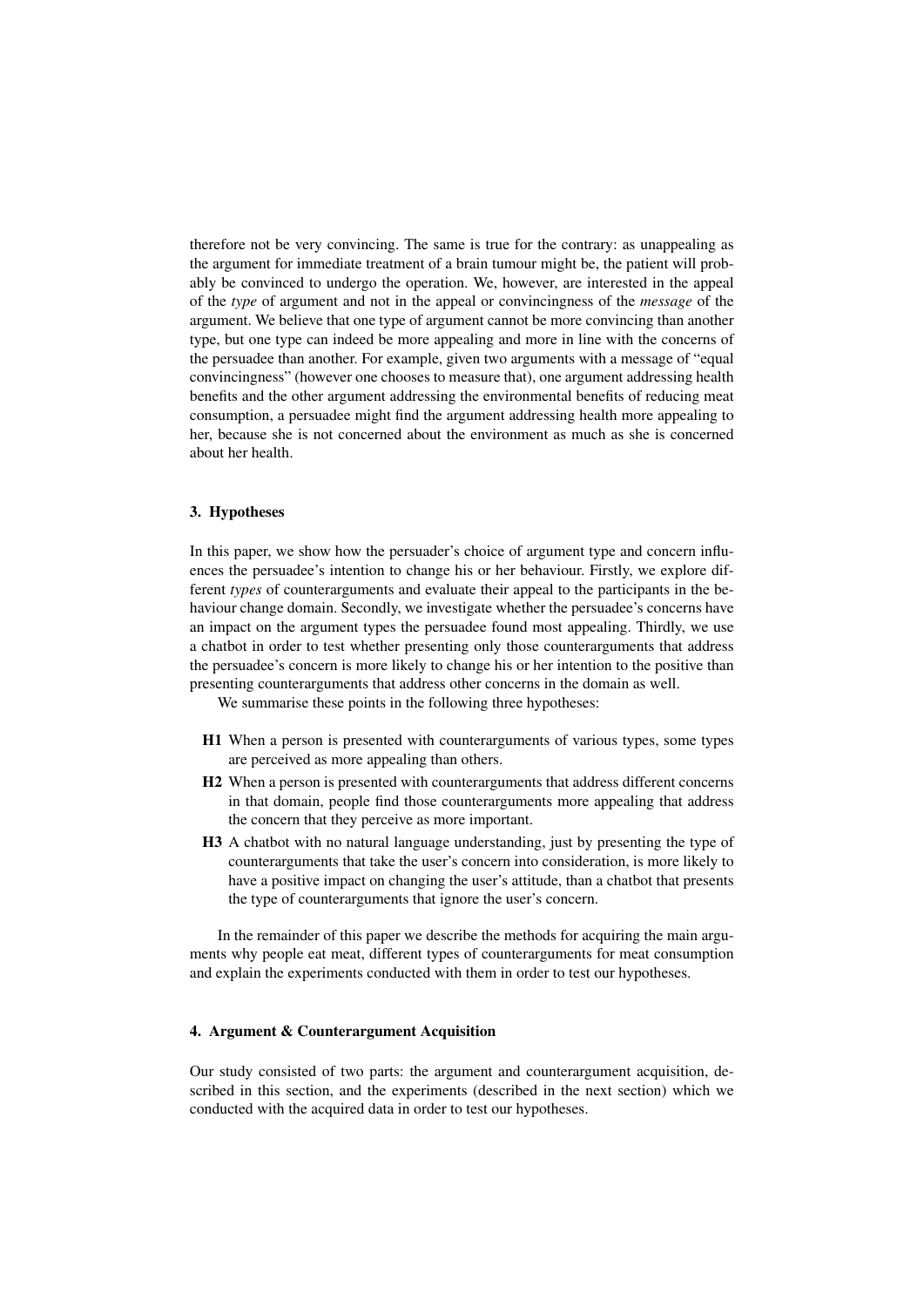The participants for all surveys and experiments were recruited via *Prolific*1, which is an online recruiting platform for scientific research studies. For each survey, we recruited from either one or two disjoint groups: meat eaters and vegetarians. We opted for this division in order to evaluate counterarguments obtained from people who engage in the behaviour in question (in this case, meat consumption) and people with the opposite behaviour (abstaining from eating meat). The general prerequisites for taking part in our study were to be over 18 and fluent in the English language. We used Google Forms for all surveys.

The aim of this part of our study, the crowdsourcing of arguments and counterarguments, was fourfold: (1) To identify the most popular arguments for eating meat amongst the participants; (2) To acquire counterarguments for the most popular arguments from meat eaters and vegetarians (*direct* counterarguments); (3) To evaluate whether meat eaters preferred the counterarguments given by fellow meat eaters or by vegetarians; (4) And, given the results from (3), to acquire the remaining five types of counterarguments from the group whose *direct* counterarguments were preferred by the meat eaters.

#### *4.1. Step A1: Argument Acquisition and Clustering*

In order to find the most popular arguments for eating meat amongst the participants, we recruited 40 meat eaters and asked them in a Google Form to give their main reasons for eating meat. This way we acquired 111 arguments which can be found in Appendix I  $\prod$ . The average length of an argument was 7 words with a standard deviation of 5.

We used the algorithm described in  $\overline{6}$  to automatically preprocess and cluster the arguments. Arguments were clustered by similarity, in order to identify the most popular arguments for eating meat. We clustered 81 arguments (73%) into 7 clusters. However, we merged the cluster where the majority of arguments were *"I like it"* with the cluster where the majority of arguments were *"It tastes good"* because we decided that those are in fact the same argument (people like eating meat because of its taste). The remaining clusters we left the way our algorithms clustered them. The 30 arguments that could not be clustered were either the only one of its kind or despite saying similar things, were too differently worded, e.g. *"Because I was brought up eating meat"* and *"Because our parents always gave us meat"*. We did not use the unclustered arguments. As a representative argument for each cluster, we randomly picked one of those that contained the highest number of *most common words* in that cluster. In the rest of the paper, those will be referred to as "the most popular arguments" for eating meat. The size of the clusters and the representative argument of each are given in Table 2. The name of each cluster is the most common word found in that cluster (excluding stopwords).

#### *4.2. Step A2: Direct Counterargument Acquisition for Most Popular Arguments*

After identifying the most popular arguments for eating meat, we started with the direct counterargument acquisition. This consisted of two steps:

Step A2i. For each of the most popular arguments obtained in step A1, we created two surveys. For the first, we recruited 10 meat eaters, and for the second 10 vegetarians and asked them to counter the given argument by giving a single argument. This way we ac-

www.prolific.ac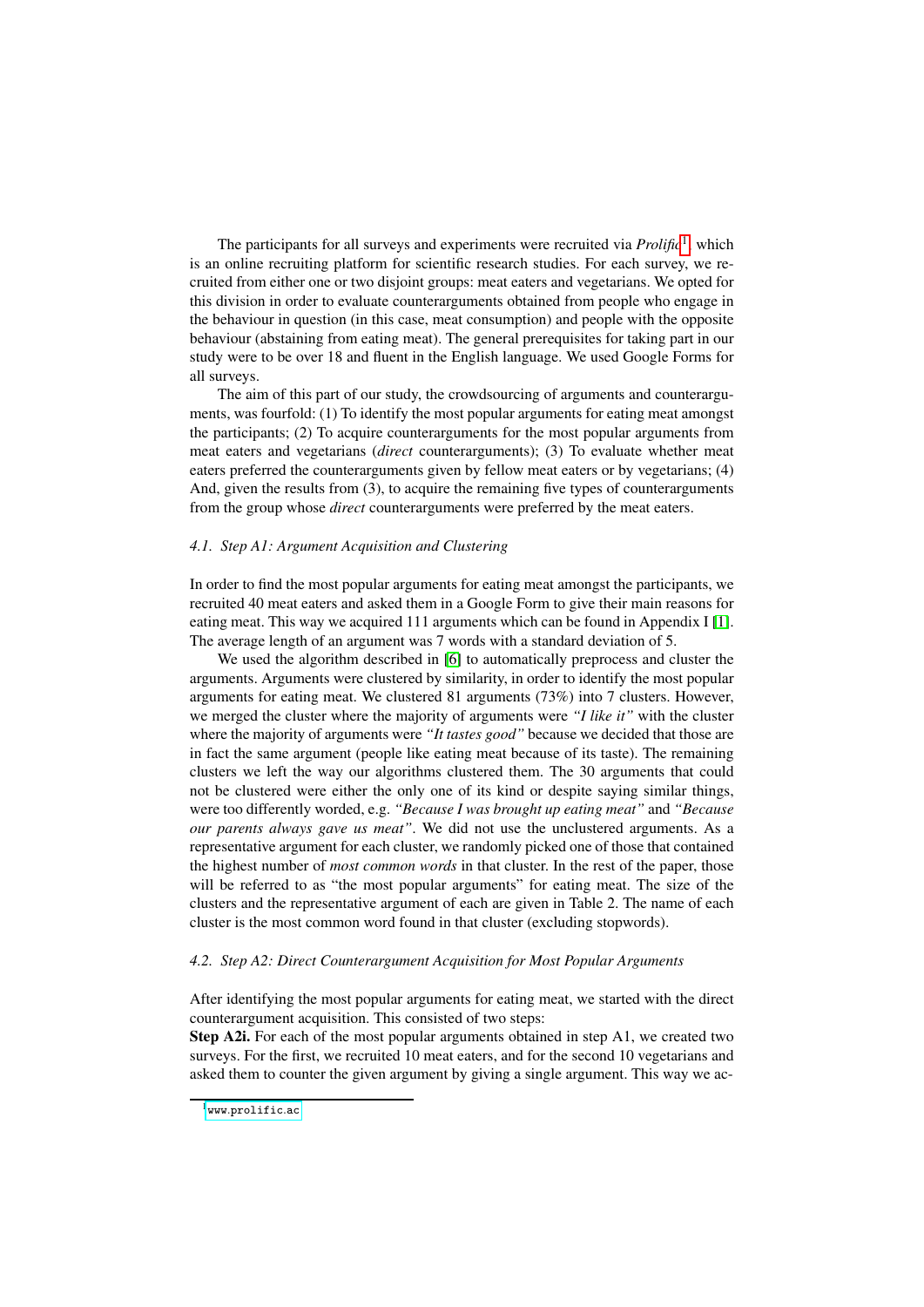| <b>Cluster</b> | No of Args | <b>Representative Argument</b>                  |
|----------------|------------|-------------------------------------------------|
| Nutrition      | 15         | For its nutritional value and source of protein |
| Filling        | 6          | It's filling                                    |
| Taste/Like     | 40         | It tastes good                                  |
| Easy           | 6          | Quick and easy to prepare                       |
| Health         | 11         | It's healthy and contributes to a balanced diet |
| Variety        | 3          | It offers more variety to my meals              |

Table 2. Summary of the arguments acquired in Step 1. Cluster name, number of arguments in that cluster and representative argument for that cluster.

quired 20 direct counterarguments for each of the most popular arguments: 10 given by meat eaters and 10 given by vegetarians.

Step A2ii. We were interested only in the "best" counterarguments given in step A2i and wanted to identify whether meat eaters or vegetarians give the more effective counterarguments. We, therefore, created two surveys (one for meat eaters and one for vegetarians) and recruited 20 participants for each survey. For each argument obtained in step A1, the participants were presented the argument and the 20 acquired counterarguments. Since we were not interested in the message of the counterargument (e.g. its believability or convincingness) but still wanted clear, understandable and appropriate representatives of each counterargument type, we asked the participants to select those counterarguments that they found best at communicating their message. We counted the number of times each counterargument was voted for and ordered them by the number of votes. It should be noted that we did not determine the truthfulness of the arguments. It is, therefore, possible that the message of some counterarguments is not factually correct.

The vegetarian participants on average selected 9.7 out of 20 counterarguments, while the meat eaters only selected 7.55. This is not surprising, as the vegetarians who do not eat meat anyway, are likely to be less skeptical about the counterarguments. Interestingly, both groups found the counterarguments given by meat eaters slightly more appealing in total. Vegetarians on average selected 5.1 out of the 10 counterarguments given by meat eaters and only 4.6 given by other fellow vegetarians. Meat eaters on average selected 3.95 counterarguments given by other meat eaters and only 3.6 given by vegetarians. The highest ranked counterargument for each argument, however, was given by a vegetarian and for 5 out of the 6 most popular arguments, the two highest ranked counterarguments were given by a vegetarian. We, therefore, opted for the vegetarians as the source of the remaining counterarguments types. The data for this survey is summarised in Table 3 and all counterarguments can be found in Appendix II a  $\Pi$ .

#### *4.3. Step A3: Non-direct Counterargument Acquisition*

We acquired the remaining types of counterarguments from vegetarians only, as the highest ranked counterarguments were given by vegetarians during the direct argument acquisition described in the previous section.

Table 3 Counterarguments (CA) for eating meat given by meat eaters (ME) and vegetarians (V) and the average number of times they were selected by meat eaters and vegetarians for the six most popular arguments for eating meat.

| CA given by | <b>Selected by ME</b> | Selected by V |
|-------------|-----------------------|---------------|
| МE          | 79                    | 1 O C         |
|             |                       |               |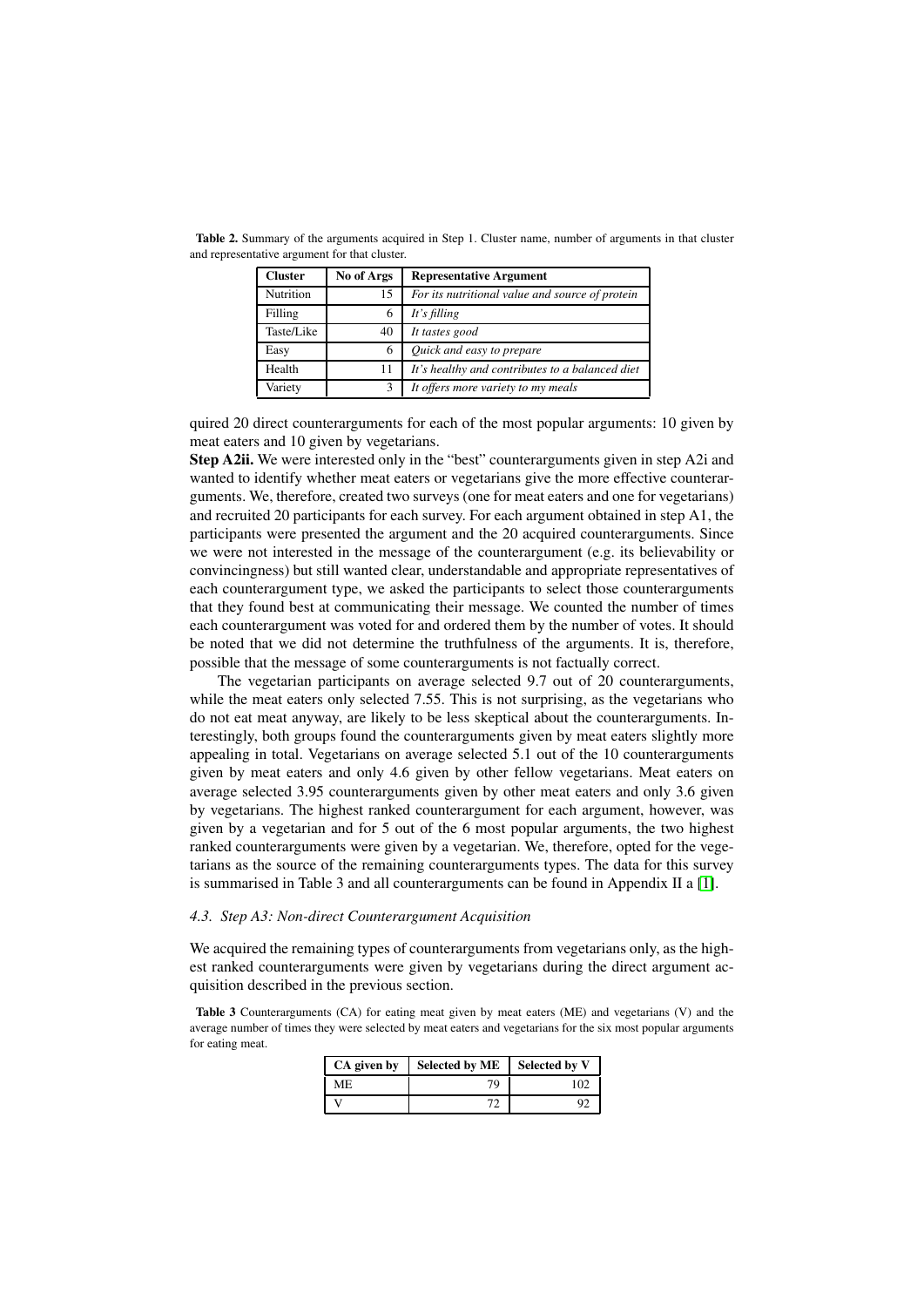Step A3i. We created one survey for which we recruited 10 vegetarians and asked them to provide one suggestion on how to reduce meat consumption, one negative personal consequence and one negative impersonal consequence for continuing meat consumption, and one positive personal consequence and one positive impersonal consequence for reducing meat consumption. They were given the same examples of these argument types as given in Table 1.

Step A3ii. Using the same approach as in A2i, we again received a ranking which allowed us to identify the best counterarguments (those ranked the highest) and allowed us to make comparisons of the voting between meat eaters and vegetarians.

## *4.4. Results of Steps A2 and A3*

Table 4 shows the total votes by vegetarians and meat eaters for the different argument types. There were 10 counterarguments and 20 participants per argument type. Therefore, the maximum number of votes an argument type could acquire was 200 (had all arguments been selected by all participants). It can be seen that vegetarians again selected more counterarguments to all argument types. Both groups selected *Negative Impersonal Consequences* the most, whereas *Direct Arguments* were least selected by both groups.

# 5. Experiments

The experiments were split into two parts: the first was concerned with the evaluation of the different argument types according to their appeal, and their concern assignment. We wanted to test whether the concerns *health* and *environment* for the (im)personal, positive and negative consequences do in fact represent the concerns of the participants. In the second part, we used a chatbot in order to test whether presenting counterarguments that take the user's concerns into account was more likely to change the user's attitude to the positive compared to a chatbot presenting counterarguments that ignore the user's concerns.

As the chatbot was used to chat with meat eaters, we used the three counterarguments that were ranked the highest by meat eaters in the steps A2ii and A3ii for each counterargument type. This resulted in a total of 18 direct counterarguments (three for each of the six most popular arguments for eating meat) and the top three ranked of the remaining five types. These counterarguments can be found in Appendix II b  $\boxed{1}$ .

Table 4 Summary of counterarguments acquired in step A3. Total votes by the 20 vegetarians and 20 meat eaters for the different argument types. For *DIR* the number of votes divided by two since there were 20 counterarguments to choose from in step A2ii, as opposed to 10 in step A3ii. *DIR = Direct Argument, SUG = Suggestion, NIC = Negative Impersonal Consequence, NPC = Negative Personal Consequence, PIC = Positive Impersonal Consequence, PPC = Positive Personal Consequence*.

| <b>Meat Eaters</b> |       | <b>Vegetarians</b> |       |  |  |
|--------------------|-------|--------------------|-------|--|--|
| Arg Type           | Votes | Arg Type           | Votes |  |  |
| <b>NIC</b>         | 97    | <b>NIC</b>         | 136   |  |  |
| <b>PIC</b>         | 91    | PIC                | 133   |  |  |
| <b>SUG</b>         | 91    | <b>NPC</b>         | 115   |  |  |
| <b>NPC</b>         | 90    | <b>PPC</b>         | 112   |  |  |
| <b>PPC</b>         | 76    | <b>SUG</b>         | 106   |  |  |
| DIR                | 75    | DIR                | 97    |  |  |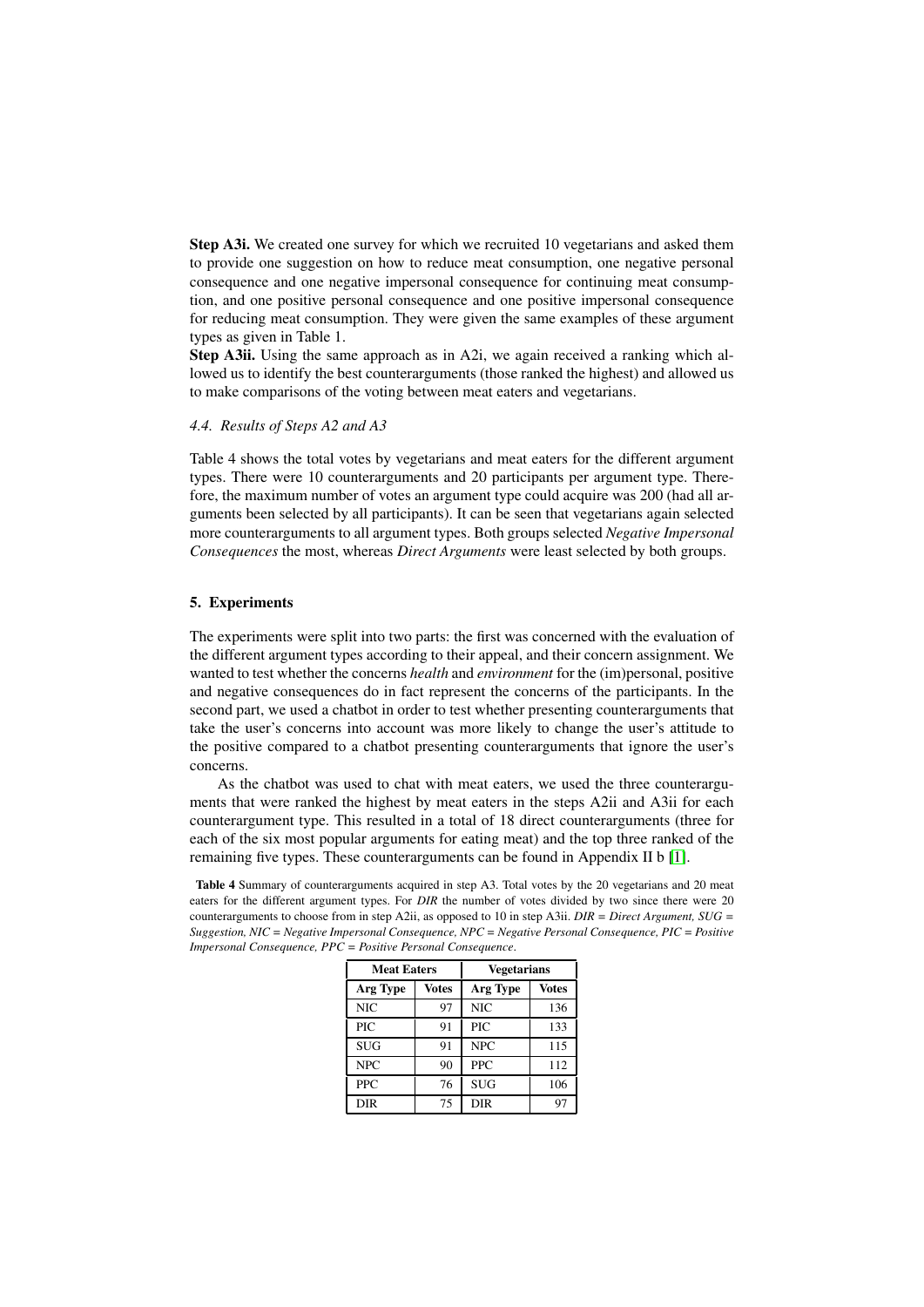## *5.1. Evaluation of Argument Types*

In this part of the experiment, we evaluate the six different argument types according to their appeal to the participants and show the correlation between preferred argument type and the concerns of the participants in order to investigate hypothesis H1 and H2.

# *5.1.1. Methods*

We created a survey that consisted of five parts with the following questions. (S1): the participants were asked to provide their age, gender, education, occupation and number of children. (S2): they were asked about their frequency of meat consumption (choice of 1-2 times per week/3-4 times per week/5-6 times per week/every day/several times a day. (S3): they were asked what their main reason for eating meat was. There was a choice of six as shown in Table 2 and the option "other". (S4): they were presented with the 3 highest ranked counterarguments of each type. They were asked to pick all the counterarguments that appeal to them. Note, that if they selected the option "other" in the previous step, no direct counterarguments were presented. (S5): they were asked to provide a short explanation of why they chose those counterarguments. 100 meat eaters were recruited for this survey.

## *5.1.2. Results*

In this section, we only present the results relevant to the development of the chatbot. The whole data can be found in Appendix III  $\boxed{1}$ .

We were interested in two things: Firstly, whether there is a difference in popularity of argument types. And secondly, whether there is a correlation between the preferred argument type of the participants and any of the information that they provided which the chatbot could take into consideration when presenting the arguments during an argumentation dialogue. Table 5 shows the normalised data from the meat eaters in Table 4 (left) obtained in step A3ii and the data from this experiment (right). The percentages show how many of the shown argument types were selected overall by all participants, i.e. there were 3 arguments of each type, since 33% of the *Suggestion-based arguments* (SUG) were selected it means that on average each participant selected at least one SUG. It is interesting to contrast these results with the results we got in step A3ii where only one argument type was presented per survey, whereas during this experiment, arguments of each type were presented together and therefore put in contrast to each other. One can clearly see that *Direct Counterarguments* are much less popular compared to the others. The four types of consequential arguments were the most popular, and *Negative Personal Consequence* ranked the highest. The results support our H1, that different types of counterarguments differ in their appeal.

Next, we wanted to find out on what user attributes the preference of counterargument type depends on. This is valuable because future chatbots could use this to get this information from the participant before presenting the tailored counterarguments dependent on that attribute. No correlation was found between the preferred argument type of the participant and any of the information provided apart from their explanations in (S5). We observed that the explanations of most participants raised concerns about their health or the environment, or both, which further supports our choice of concerns for this do-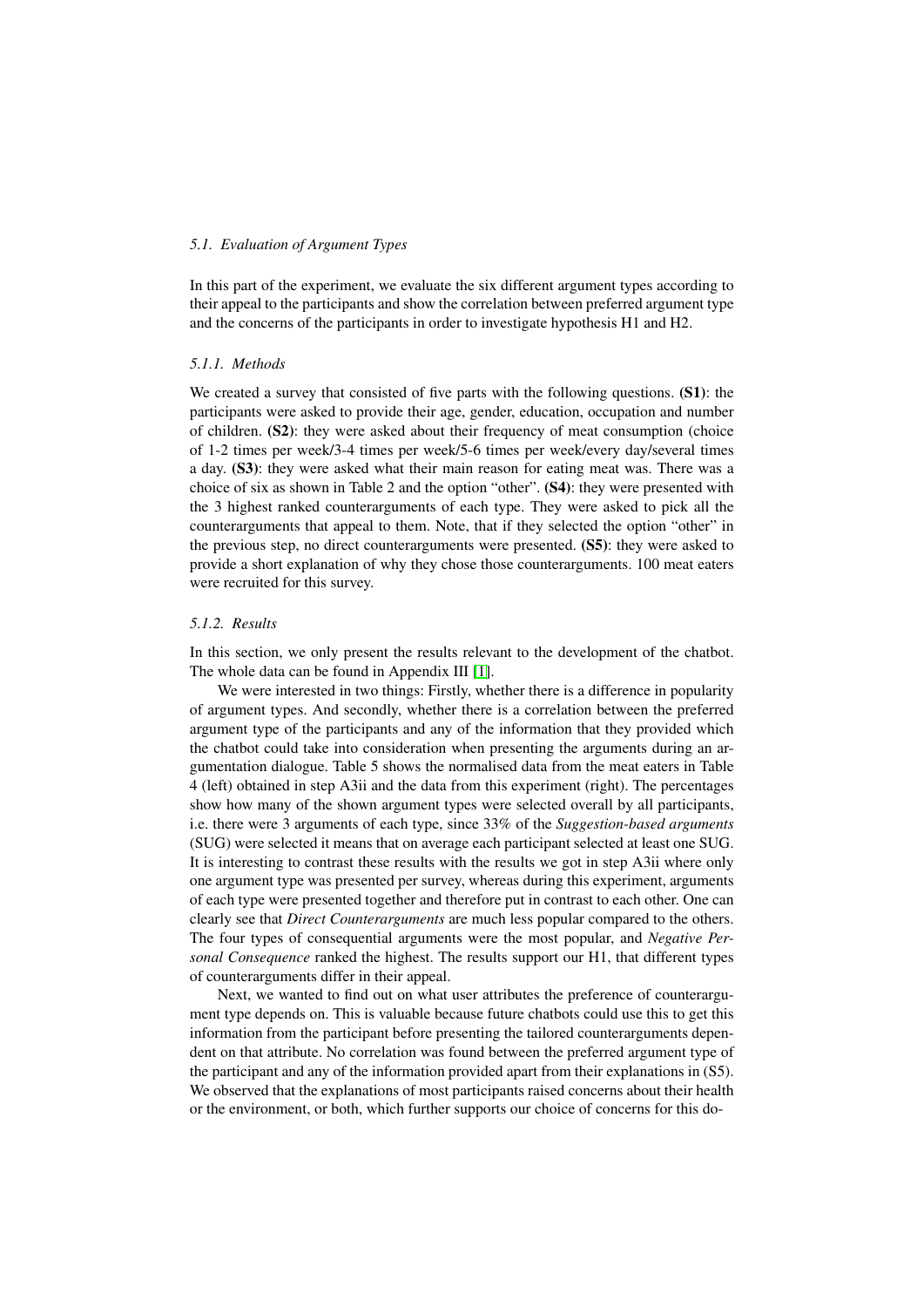| Ranking    |                 | <b>Experiment</b> |                 |  |  |
|------------|-----------------|-------------------|-----------------|--|--|
| Arg Type   | <b>Selected</b> | Arg Type          | <b>Selected</b> |  |  |
| <b>NIC</b> | 49%             | <b>NPC</b>        | 55%             |  |  |
| PIC        | 46%             | <b>PPC</b>        | 51%             |  |  |
| <b>SUG</b> | 45%             | NIC               | 50%             |  |  |
| <b>NPC</b> | 45%             | PIC               | 47%             |  |  |
| <b>PPC</b> | 38%             | <b>SUG</b>        | 33%             |  |  |
| DIR        | 38%             | DIR               | 6%              |  |  |

Table 5 Comparison of ranking obtained in step A3ii and the ranking obtained in the first part of the experiment. See caption for Table 4 for acronyms.

main. We therefore automatically assigned concerns to the explanations. Every explanation that contained the word *health* was assigned the concern *Health* and those that contained the words *animal, environment, planet* were assigned the concern *Environment*. Explanations that contained words from both concerns, were labeled *Both*.

We observed a high statistical correlation between the participants' concerns and their preferred argument type. Participants who gave an explanation that was labeled with the concern *Health* preferred the positive and negative *personal* consequences, whereas participants that gave an explanation that was labeled with the concern *Environment* preferred the positive and negative *impersonal* consequences. Participants who gave an explanation that was labeled with both concerns preferred all consequential counterarguments equally. We used the Chi-Square test in order to calculate statistical significance by comparing the numbers of the available counterarguments with the number of the selected ones. For example, since 28 participants were concerned about health only, there were 168 (28 x 6) personal consequential arguments to select from and 336 (28 x 12) of the remaining types. 120/168 out of the personal consequential arguments were selected in contrast to only 70/336 of the remaining types. The p-values for all three groups were below 0.001. The results are summarised in Table 6. The results support our hypothesis H2, that people strongly prefer argument types that relate to their concern.

### *5.2. Chatbot*

We developed two versions of the chatbot, one that took the concern of the user into account when presenting counterarguments (strategic chatbot), and one that did not (baseline chatbot). The purpose of the chatbot was twofold: firstly, to test whether presenting counterarguments that take the user's concern into consideration is more likely to change the user's attitude to the positive, than presenting counterarguments that ignore the user's concern. Secondly, to test whether a chatbot, that has no natural language understanding can engage in an argumentation dialogue, harvest arguments and influence the user's attitude about the discussed topic. With natural language understanding we mean, that

Table 6 Summary of the results of the first part of the experiment. Total number of selected counterarguments per concern. See caption for Table 3 for acronyms.

|             |               | <b>Argument Type</b> |     |      |     |            |                    |
|-------------|---------------|----------------------|-----|------|-----|------------|--------------------|
| Concern     | <b>DIRECT</b> | <b>SUG</b>           | NIC | NPC. | PIC | <b>PPC</b> | No of participants |
| Health      |               | 26                   | 22  | 65   | 15  | 55         | 28                 |
| Environment |               | 25                   | 59  | 31   | 59  | 22         |                    |
| Both        |               |                      | 39  | 40   | 39  | 42         | 18                 |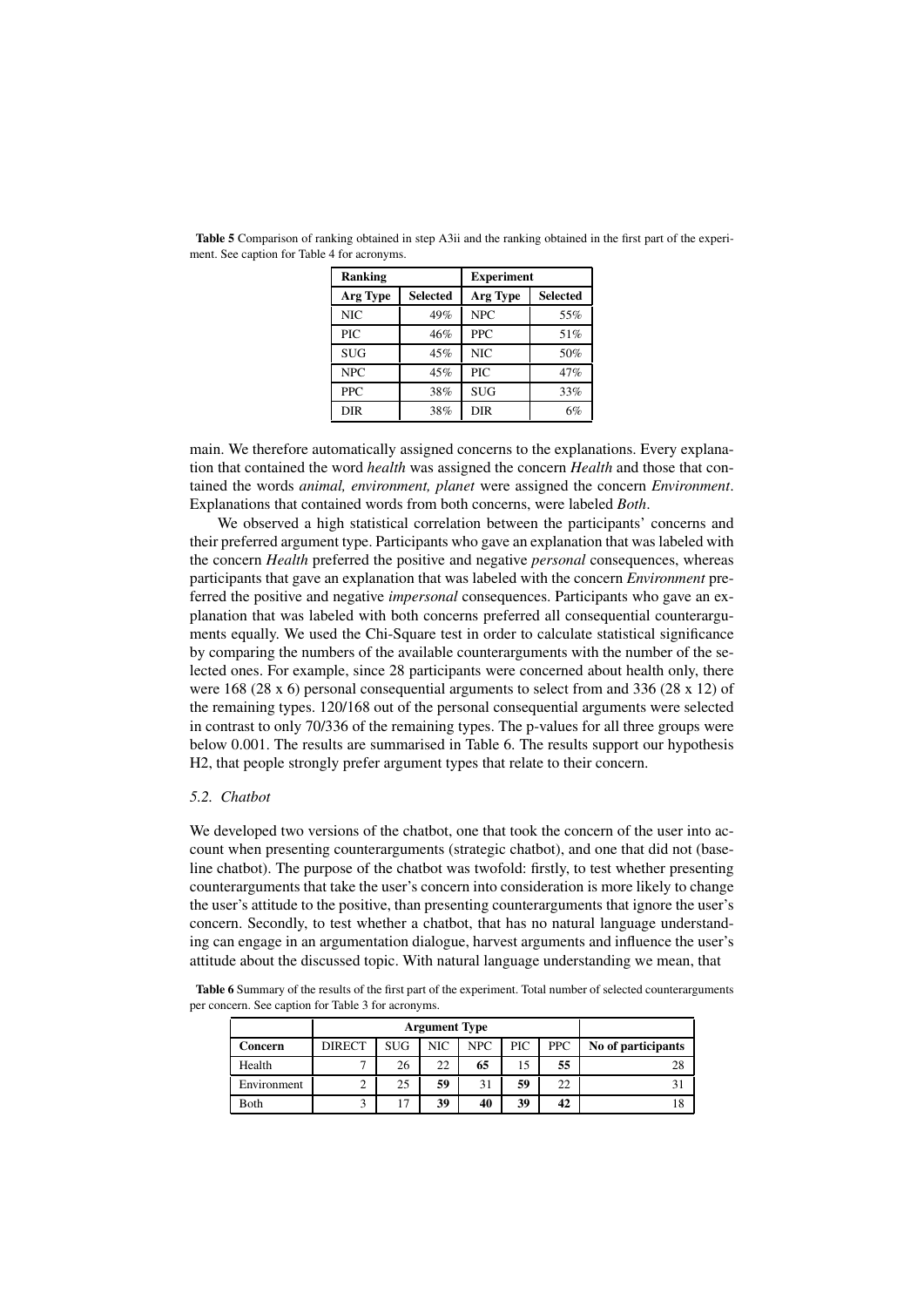the chatbot does not "understand" what the user writes, i.e. no keyword matching or machine learning. So this experiment was to investigate hypothesis H3.

#### *5.2.1. Methods*

The chatbot was deployed on Facebook via the Messenger Send/Receive API. For more on the implementation of such a chatbot see  $\boxed{5}$ . For each chatbot we recruited 50 participants. The dialogue protocol, described in dialogue steps DS1 to DS9 was as follows:

- DS1 The participant was asked at the beginning of the chat to select whether they would consider reducing their meat consumption. The choices were: *definitely wouldn't, probably wouldn't, might, probably would* and *definitely would*.
- DS2 Then they were asked what they were more concerned about: the impact that meat consumption had on their health or the impact it had on the environment and animals. They were given two options to select: *health* and *environment/animals*.
- DS3 Then they were asked to select their main argument for eating meat (see Table 2) and the option "other", to start the chat.
- DS4 Then the chatbot presented its first counterargument. For the chatbot we only used the four consequential types of counterarguments, since they scored the highest during the first part of the study, described in section 4.
- DS5 If the participant selected *health*, the strategic chatbot would present six positive and six negative personal arguments during the course of the chat. If the participant selected *environment*, the strategic chatbot would present six positive and six negative impersonal arguments. The baseline chatbot did not take the concern into account and presented three counterarguments of each type.
- DS6 After each counterargument that the chatbot presented, the participant had the choice to select *agree* or *disagree*.
- DS7 If the participant agreed, then the response was dependent on the variant of the chatbot. We implemented two slightly different variations of each chatbot (Variant I and Variant II).

Variant I The chatbot presented the next counterargument.

- Variant II The chatbot asked *"Why do you eat meat then?"*. (This way we harvested more arguments for eating meat.)
- DS8 If the participant disagreed, the chatbot asked *"Why?"*. The participant gave an argument and depending on the length, the chatbot either asked the participant to expand or accepted it and presented the next counterargument, to which the participant agreed or disagreed and so on. The query-algorithm is explained in detail in our previous work  $[6]$ .
- DS9 At the end of the chat (after presenting all 12 counterarguments and receiving a response), the chatbot would ask the participant again to select whether they *definitely wouldn't/probably wouldn't/might/probably would/definitely would* consider reducing their meat consumption.

Examples of chats with all four chatbots can be found in Appendix IV.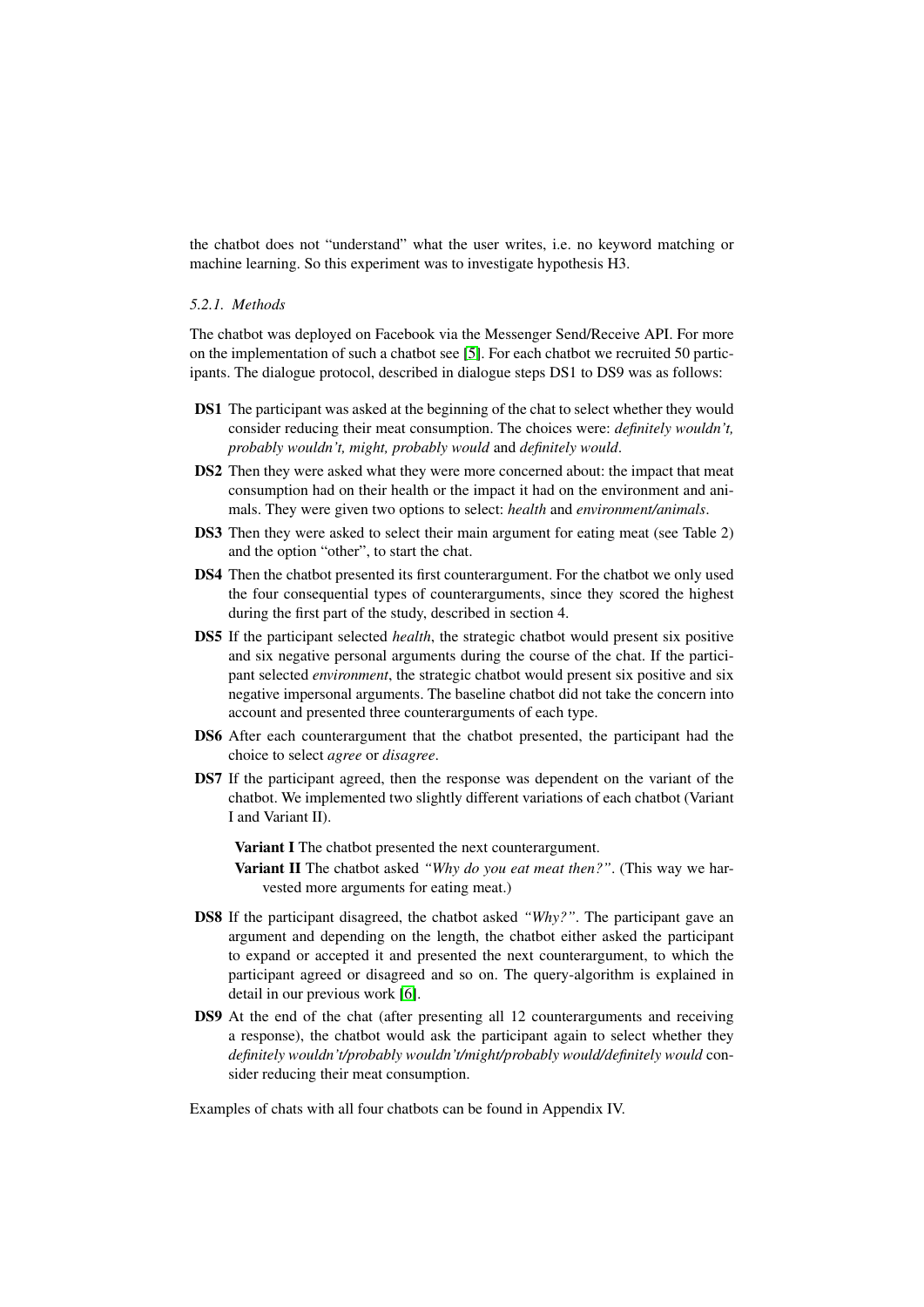| Variant I                    |        | <b>Baseline</b> |           |        | Strategic   |           |  |
|------------------------------|--------|-----------------|-----------|--------|-------------|-----------|--|
| Concern                      | Health | Environment     | total/avg | Health | Environment | Total/Avg |  |
| No of participants           | 27     | 23              | 50        | 26     | 24          | 50        |  |
| Sum of intention points      | 6      | 4               | 10(0.2)   | 20     | 12          | 32(0.64)  |  |
| No of harvested arguments    | 118    | 59              | 177       | 89     | 84          | 173       |  |
| Avg No of disagreed CAs<br>. | 4.54   | 2.56            | 3.47      | 3.42   | 3.81        | 3.46      |  |

Table 7 Results for Variant I grouped by Baseline/Strategic and the concerns Health/Environment and their totals/averages.

#### *5.2.2. Results*

(out of 12)

We divided the 50 participants for both variations of the chatbot into two groups depending on which concern they selected. For each concern group, we calculated the change of intention. Since participants were given the choice of 5 intentions (definitely wouldn't to definitely would) regarding reducing their meat consumption before and after the chat, they could either change their intention to the better, to the worse or not at all. The change in intention is the final choice of intention minus the original choice of intention. We call the units of this measure *intention points*. For example, if one participant changed her intention from "probably wouldn't" to "might" after chatting with the bot this counts as 1 intention point, whereas changing from "might" to "probably wouldn't" counts as -1 intention point. Tables 7 and 8 show the number of participants in each concern group and their average intention change within the group, as well as in total. We can see that the total number of intention points for the strategic Variant I is over 3 times higher than for the baseline of Variant I, and for the strategic Variant II the number of intention points is over 4 times higher than for the baseline Variant II.

Interestingly, the total average number of arguments that participants disagreed with while chatting with the baseline chatbot remained almost the same compared to the strategic chatbot. From this, it follows that participants do not necessarily disagree with counterarguments that do not address their concern. But despite that, those counterarguments do not have an impact on their intention. This may imply that concern-induced relevance could, for instance, be used similarly to preferences or relation weights to measure the effectiveness of a given relation. Nevertheless, more research in that direction would be needed to obtain a clearer picture. It is not surprising that overall fewer people changed their intention to the positive when chatting with Variant II, due to its "annoying" nature. Many people were irritated by the repetitive question of "Why do you eat meat then?" after they agreed with an argument. For an example see Appendix IV  $\left[\prod\right]$ .

| <b>Variant II</b>                         |        | <b>Baseline</b><br>Strategic |           |        |             |           |  |  |  |
|-------------------------------------------|--------|------------------------------|-----------|--------|-------------|-----------|--|--|--|
|                                           |        |                              |           |        |             |           |  |  |  |
| Concern                                   | Health | Environment                  | total/avg | Health | Environment | Total/Avg |  |  |  |
| No of participants                        | 29     | 21                           | 50        | 28     | 22          | 50        |  |  |  |
| Sum of intention points                   | - 1    | 6                            | 5(0.1)    | 12     | 10          | 22(0.44)  |  |  |  |
| No of harvested arguments                 | 348    | 252                          | 600       | 336    | 264         | 600       |  |  |  |
| Avg no of disagreed CAs<br>(out of $12$ ) | 3.38   | 4.52                         | 4.04      | 5.29   | 2.50        | 4.06      |  |  |  |

Table 8 Results for Variant II grouped by Baseline/Strategic and the concerns Health/Environment and their totals/averages.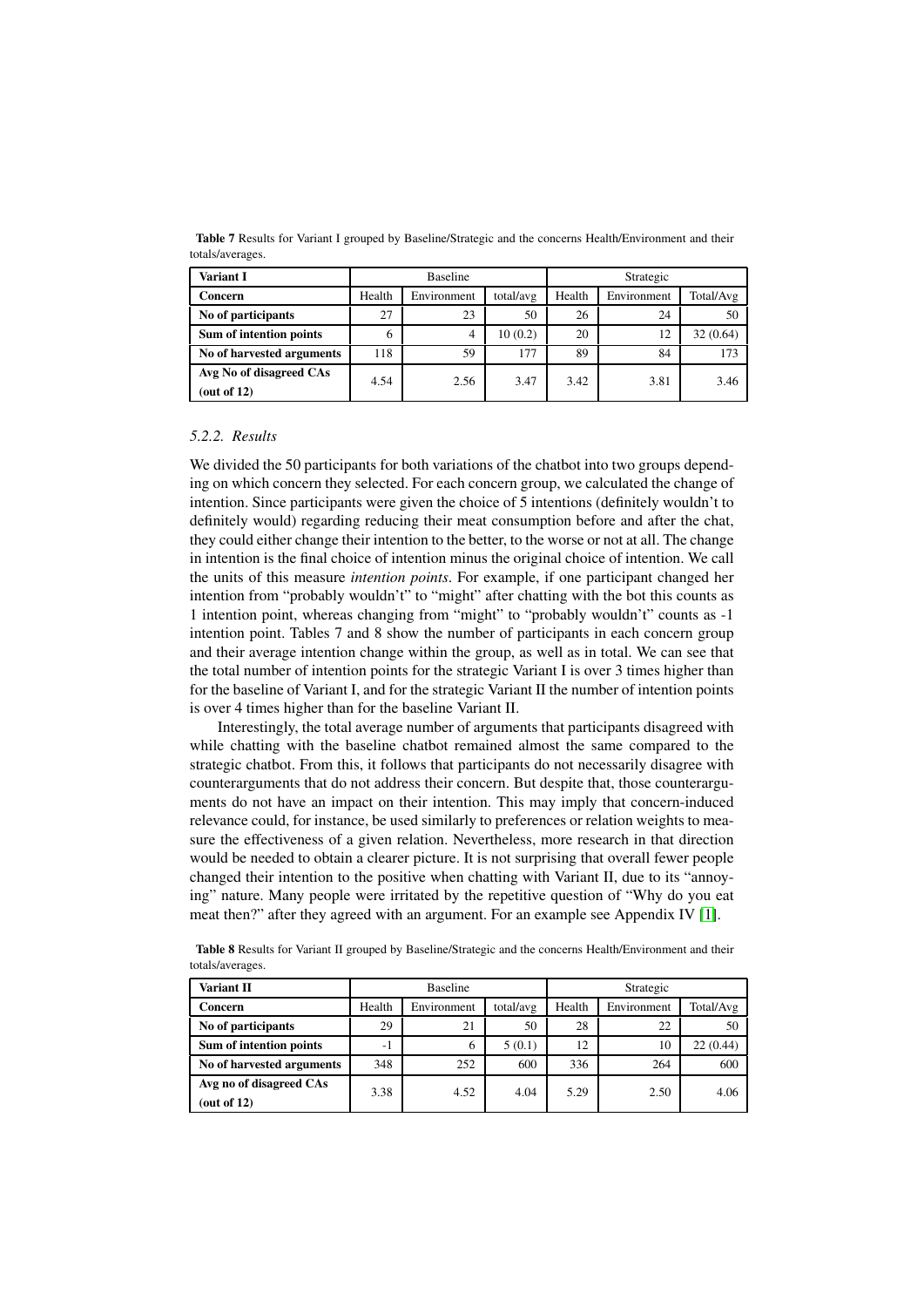| <b>Participant Group</b>         | Baseline |               |             |               | Strategic |               |             |               |
|----------------------------------|----------|---------------|-------------|---------------|-----------|---------------|-------------|---------------|
| Concern                          | Health   |               | Environment |               | Health    |               | Environment |               |
| <b>Change of intention</b>       | Worse    | <b>Better</b> | Worse       | <b>Better</b> | Worse     | <b>Better</b> | Worse       | <b>Better</b> |
| No of participants in Variant I  |          |               | ↑           | ⇁             |           | 17            |             |               |
| that changed intention           |          |               |             |               |           |               |             |               |
| No of participants in Variant II | 4        |               | 3           |               |           | 10            |             |               |
| that changed intention           |          |               |             |               |           |               |             |               |

Table 9 Number of participants that changed their intention to the better and to the worse for all four chatbots.

Tables 9 shows how many participants changed their intention to the worse and to the better, disregarding the number of intention points. We can see that in the baseline chatbots there were participants who reacted negatively to the chat and changed their intention to the worse, whereas none of the participants changed their intention to the worse after chatting with the strategic chatbots. We used the number of participants who changed their intention to the better in order to calculate the statistical significance of the difference between the control group that chatted with the baseline chatbot and the group that chatted with the strategic chatbot. Table 10 shows the p-values for both chatbots and each value group, using Chi-Square test.

All results are statistically significant apart from the environment group for Variant I because the increase in the number of participants who changed their intention to the better was not very high (from 7 in the control to 11 in the strategic group). However, out of the 7 participants who changed their intention to the better in the control group, 5 changed from "probably would" to "definitely would", which implies that they were already considering reducing their meat consumption and therefore more receptive of the presented counterarguments which resulted in the change of one intention point. In the strategic environment group, however, only 2 out of the 11 changed from "probably would" to "definitely would", whereas the rest changed from "probably wouldn't" to "might" and from "might" to "probably would". It could be argued that this is harder to achieve since the participants were less likely to consider reducing their meat consumption. These results support our hypothesis H3, that presenting arguments that address the user's concern is more likely to have a positive impact on changing the user's attitude, than presenting arguments that ignore the user's concern. All the chat data can be found in Appendix V  $\Pi$ .

Table 10 Statistical significance between baseline and strategic chatbots for Variant I and Variant II in total (both values) and for each value group (Health/Environment)

| <b>Chatbot</b>     |            | Variant I   |       | Variant II |             |             |
|--------------------|------------|-------------|-------|------------|-------------|-------------|
| <b>Concern</b>     | Health     | Environment | Both  | Health     | Environment | <b>Both</b> |
| p-value Chi-Square | ${<}0.001$ | 0.278       | 0.001 | 0.022      | 0.039       | 0.002       |

# 6. Discussion

Our contribution in this paper is fourfold. Firstly, we have shown that some types of arguments are considered more appealing than others in the behaviour change domain. Direct counterarguments and suggestions were the least popular in our study. Suggestions might not necessarily be unappealing but simply not tailored to the specific argument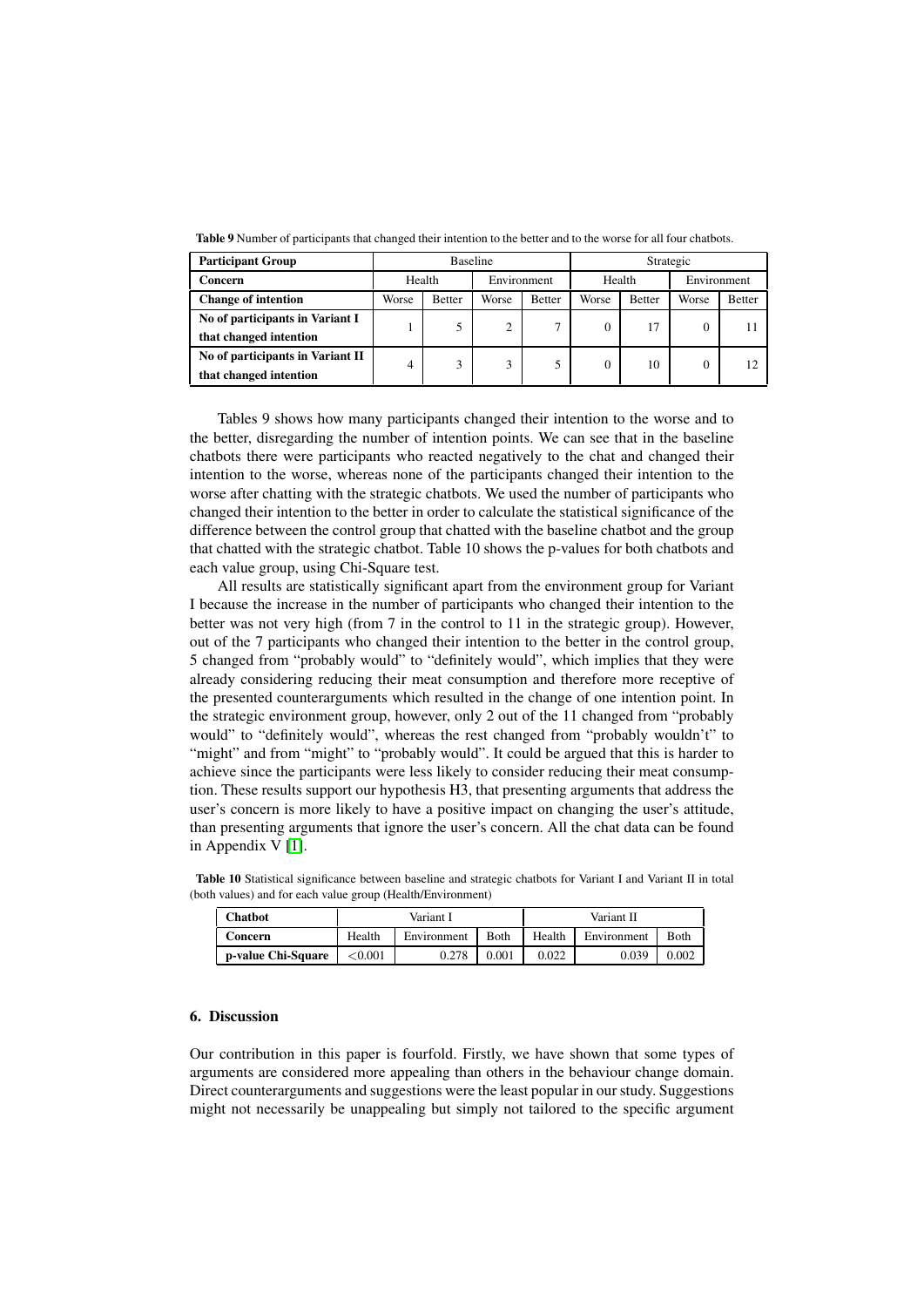of the persuadee and therefore not relevant. Direct counterarguments, on the other hand, might trigger negative feelings from the persuadee. As pointed out in  $[14]$ , focusing purely on the correctness of the arguments has led to the development of software for persuasion which, despite being correct in the dialectical argumentation sense, has been considered offensive and judgmental by its users. For the remaining argument types, there was no considerable difference in their appeal. In a user study on the persuasiveness of healthy eating messages  $[21]$ , positively framed messages were shown to be more persuasive than negatively framed messages. We did not measure persuasiveness, but in our study, positive and negative consequences were equally appealing.

Secondly, we have shown that people prefer arguments that address the concern that they perceive as more important. This is not surprising, however, *concerns* are often ignored when judging the effectiveness of arguments or choosing a strategy. There are some studies that make use of different personality traits of the user attributes in order to evaluate what sort of argument might be more effective for this particular person (for examples see  $[1392319]$ ). However, computational argumentation largely focuses on sentimental  $\boxed{7}$ , rhetorical  $\boxed{11}$  and structural  $\boxed{4}$  attributes of the argument, rather than attributes about the user. See  $[20]$  for a review of strategies in multi-agent argumentation.

We have shown that without knowing anything about the personality of the user, and by simply asking them what they are more concerned about, we can present arguments that have a positive impact on their intention to change their behaviour. This leads to our third contribution. We have shown that presenting arguments that address the user's concern is more likely to have a positive impact on changing the user's attitude, than presenting arguments that ignore the user's concern.

And lastly, we considered how a chatbot with no natural language understanding can engage in an argumentation dialogue and influence the user's attitude towards a certain topic. Chatbots that engage in health promotion and behaviour change have recently gained interest in industry and academia. There are chatbots that encourage you to go to the gym more often like *Atlas* (www.facebook.com/getatlasfit/), track your mood in order to make you feel better like *Woebot* [10] (https://woebot.io/) and give you nutrition tips, like *Forksy* (https://getforksy.com/). None of these chatbots, however, use argumentation as a key component. They use a combination of reminders, provision of information and games (challenges like doing certain exercises or cooking specific meals). Our approach of crowdsourcing some of the main arguments on why people engage in a certain behaviour and the corresponding counterarguments of various types that are then used by a chatbot to engage in persuasion dialogues is a novel approach in the behaviour change domain. Using crowdsourced arguments does not require professional research but solely relies on the input of participants described in steps A1 to A3. Using only the highest ranked counterarguments assures that no inappropriate arguments are chosen for the chatbot. There are, however, also potential risks to consider. For example the spread of invalid arguments which, despite being popular, might contain wrong information.

In the future, we want to explore more argument types and their suitability and popularity in the behaviour change domain. Further, we want to use our chatbot in a different domain and research how *concerns* can be acquired for different domains. We also want to explore potential risks of our approach like the possibility to use factually inaccurate arguments.